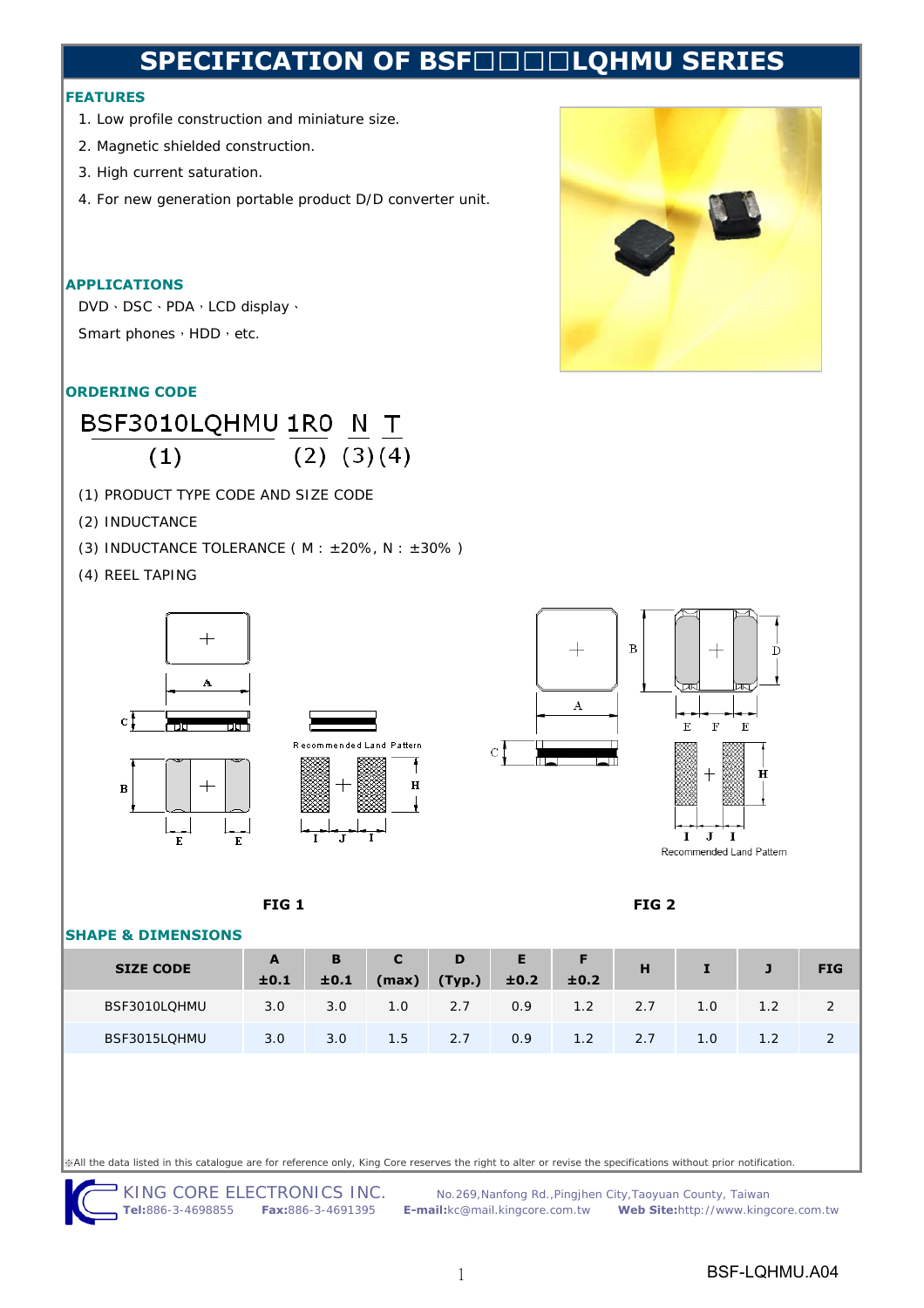# **SMD POWER INDUCTORS** → **BSF3010LQHMU SERIES**

#### **ELECTRICAL CHARACTERISTIC**

| <b>ORDERING CODE</b> | <b>Inductance</b> | <b>DC Resistance</b> | <b>Self Resonant</b><br><b>Frequency</b> | Isat      | <b>IDC</b> |  |
|----------------------|-------------------|----------------------|------------------------------------------|-----------|------------|--|
|                      | (Hu)              | $(\Omega)$ max       | (MHz)min                                 | $(A)$ max | $(A)$ max  |  |
| BSF3010LQHMU1R0NT    | 1.0               | 0.078                | 180                                      | 1.70      | 1.525      |  |
| BSF3010LQHMU1R5NT    | 1.5               | 0.096                | 140                                      | 1.40      | 1.470      |  |
| BSF3010LQHMU2R2MT    | 2.2               | 0.114                | 100                                      | 1.25      | 1.270      |  |
| BSF3010LQHMU3R3MT    | 3.3               | 0.192                | 80                                       | 0.90      | 1.130      |  |
| BSF3010LOHMU4R7MT    | 4.7               | 0.228                | 60                                       | 0.85      | 0.925      |  |
| BSF3010LQHMU6R8MT    | 6.8               | 0.360                | 50                                       | 0.66      | 0.710      |  |
| BSF3010LQHMU100MT    | 10 <sup>°</sup>   | 0.540                | 45                                       | 0.53      | 0.630      |  |
| BSF3010LOHMU150MT    | 15                | 0.888                | 35                                       | 0.42      | 0.475      |  |
| BSF3010LQHMU220MT    | 22                | 1.176                | 25                                       | 0.36      | 0.430      |  |
| BSF3010LQHMU330MT    | 33                | 1.860                | 24                                       | 0.28      | 0.345      |  |
| BSF3010LQHMU470MT    | 47                | 2.400                | 19                                       | 0.24      | 0.270      |  |

※Test Frequency: 1MHz

※Tolerance: M±20%, N±30%

※Isat:Based on Inductance decrease 30%

※IDC:Based on Temperature increase 40℃

※Operating temperature range:–40 to +105°C (including self-heating)

※Storage Temp.:-40°C TO+85°C

※All the data listed in this catalogue are for reference only, King Core reserves the right to alter or revise the specifications without prior notification.